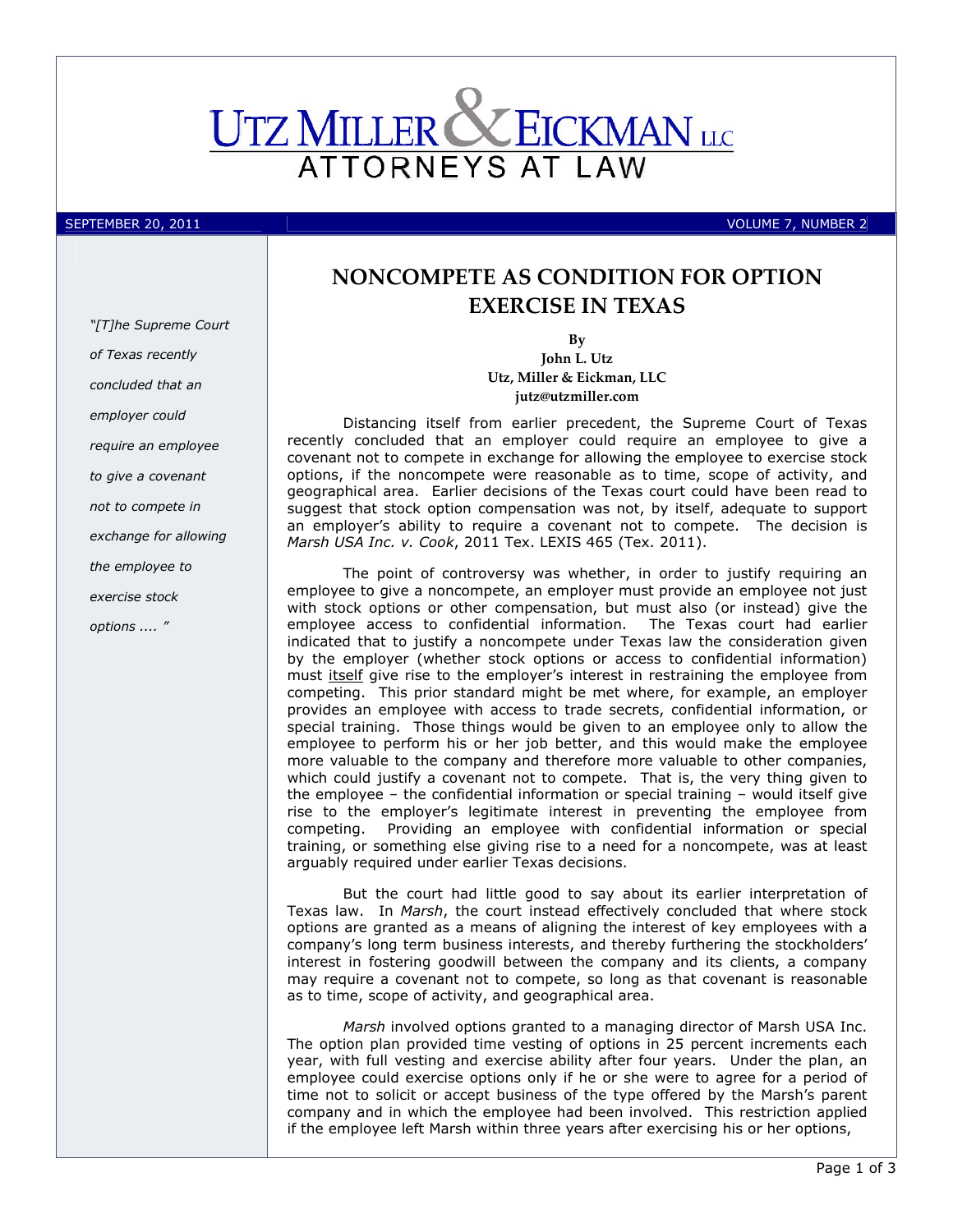"The question was

whether the

noncompete was

'ancillary to or part of'

the otherwise

enforceable

agreement."

Utz, Miller & Eickman, LLC

Overland Park Office: 7285 West 132nd St. Suite 320 Overland Park, KS 66213

Phone: 913.685.0970 Fax: 913.685.1281

Skokie Office: 10024 Skokie Blvd. Suite 213 Skokie, IL 60077-9944

Phone: 224.233.1342 Fax: 913-685-1281

Matthew J. Eickman meickman@utzmiller.com Phone: 913.685.0749

Katherine Utz Hunter kutz@utzmiller.com Phone: 224.233.1342

Eric N. Miller emiller@utzmiller.com Phone: 913.685.8150

John L. Utz jutz@utzmiller.com Phone: 913.685.7978

## www.utzmiller.com

The information in this newsletter is of a general nature only and does not constitute legal advice.

Consult your attorney for advice appropriate to your circumstances.

and applied for a period of two years following the employee's termination. Under these circumstances, the employee could not solicit or accept business from companies that were clients, prospective clients, or former clients of the parent company or its affiliates within the two years prior to the employee's termination, and with which the employee had worked. In fact, the plaintiff resigned less than three years after signing the noncompete that was part of his notice of exercise of option and immediately began working for a competitor.

The court looked first to the language of the Texas statute, which provided, in part, that "a covenant not compete is enforceable if it is ancillary to or part of an otherwise enforceable agreement at the time the agreement is made," to the extent the noncompete's limitations as the time, geographical area, and scope of activities to be restrained are reasonable and are not more than is necessary to protect the goodwill or other business interests of the employer. As to the requirement that the covenant be "ancillary to or part of an otherwise enforceable agreement," the court said there was no dispute that there was an "otherwise enforceable agreement." Specifically, the employee had entered into an agreement that he would not solicit Marsh's clients, recruit Marsh's employees, or disclose confidential information, in exchange for the stock option exercise. The court said this offer, acceptance, and consideration, and the nonsolicitation and nondisclosure agreements, constituted "otherwise" enforceable agreements.

The question was whether the noncompete was "ancillary to or part of" the otherwise enforceable agreement. This is where the confusion from the earlier court cases arose. Those cases required that the consideration given by the employer (in this case, the stock options) "give rise to" the employer's interest in restraining the employee from competing. The court effectively disowned this analysis, saying instead that consideration (such as stock options given to an employee) that is "reasonably related" to goodwill, or reasonably related to other interests worthy of protection such as trade secrets or confidential information, will provide the required connection between the noncompete and the goodwill (or other business interest worthy of protection). It is not necessary that the stock options themselves give rise to the employer's need for a noncompete.

The court said awarding the stock options aligned the interests of the plaintiff, a key employee, with the company's long term business interests, and therefore awarding the options furthered the shareholders' interests in fostering goodwill between the employer and its clients. The court found that the stock options were reasonably related to the protection of this business goodwill, and therefore the covenant not to compete was "ancillary" to an otherwise enforceable agreement, as required under Texas law. The court did not decide whether the agreement was reasonable as to time, scope of activity, or geographical area. It left that for the trial court to consider.

In summary, the Supreme Court of Texas concluded that the covenant not to compete was "ancillary to or part of" an otherwise enforceable agreement, as required under the Texas statute, because the business interest being protected (goodwill) was "reasonably related" to the consideration given by the employer (the stock options). The court said the Texas law requires that there be a "nexus" between the covenant not to compete and the interest being protected, and there was such a connection in the matter at hand.

Lesson. Although the decision of the Supreme Court of Texas in Marsh was not unanimous (three of the nine justices dissented), the court went far toward eliminating the earlier concern that an employer could not require a covenant not to compete as a condition of a stock option grant (or, more precisely, as a condition of an employee exercising his or her options). For Texas employers, and other companies with employees in Texas, there may be some value in reciting in their stock option plans and grants that (a) the options are being granted to link the interests of employees with the company's long term